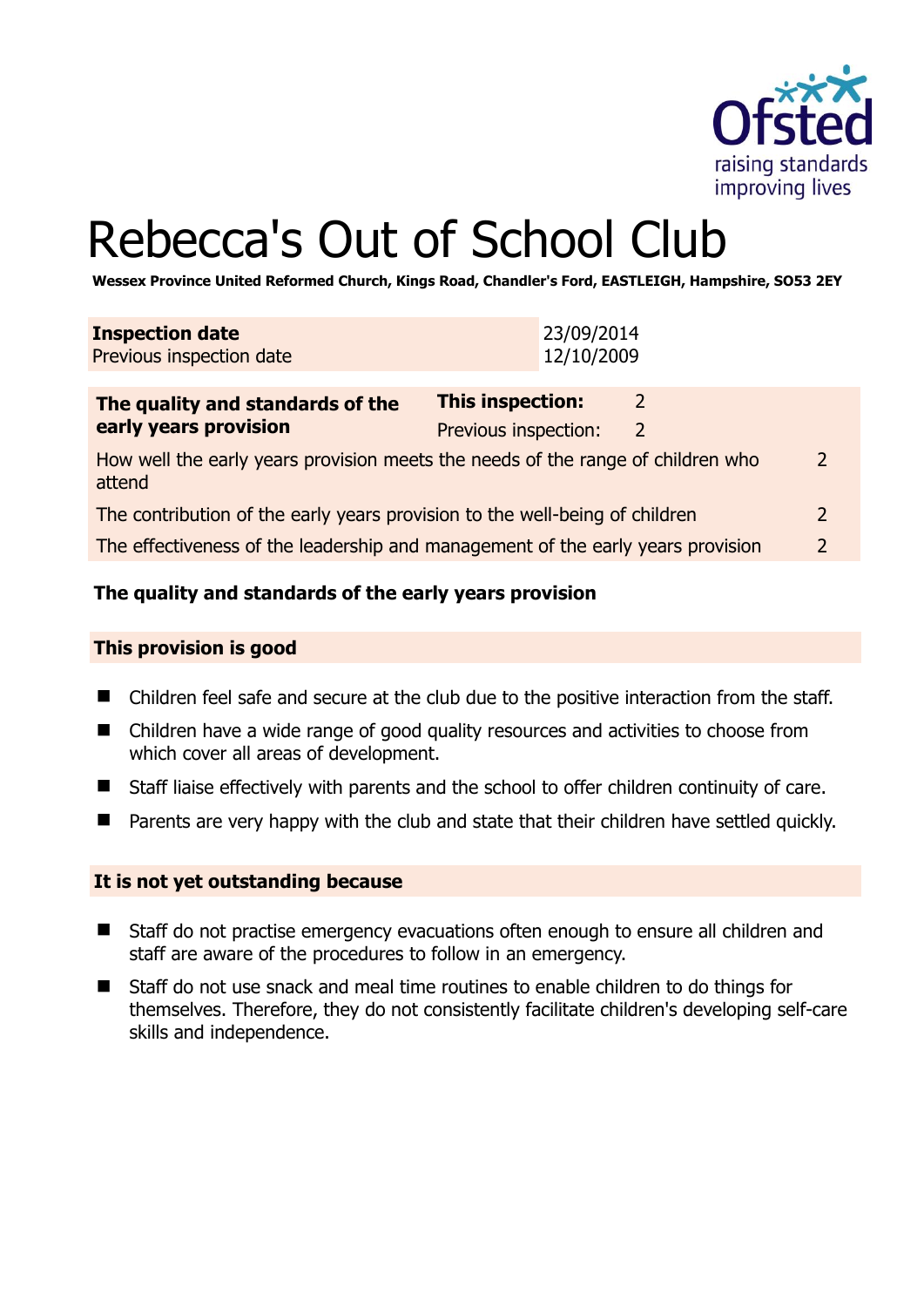#### **Information about this inspection**

Inspections of registered early years provision are:

- $\bullet$  scheduled at least once in every inspection cycle the current cycle ends on 31 July 2016
- scheduled more frequently where Ofsted identifies a need to do so, for example where provision was previously judged inadequate
- **•** brought forward in the inspection cycle where Ofsted has received information that suggests the provision may not be meeting the legal requirements of the Early Years Foundation Stage or where assessment of the provision identifies a need for early inspection
- **•** prioritised where we have received information that the provision is not meeting the requirements of the Early Years Foundation Stage and which suggests children may not be safe
- scheduled at the completion of an investigation into failure to comply with the requirements of the Early Years Foundation Stage.

The provision is also registered on the voluntary and compulsory parts of the Childcare Register. This report includes a judgment about compliance with the requirements of that register.

#### **Inspection activities**

- The Inspector had discussions with staff, parents and children.
- The inspector observed children and staff engaged in activities both indoors and outside.
- The inspector sampled documents kept by the group particularly in regard to safeguarding.

## **Inspector**

Amanda Shedden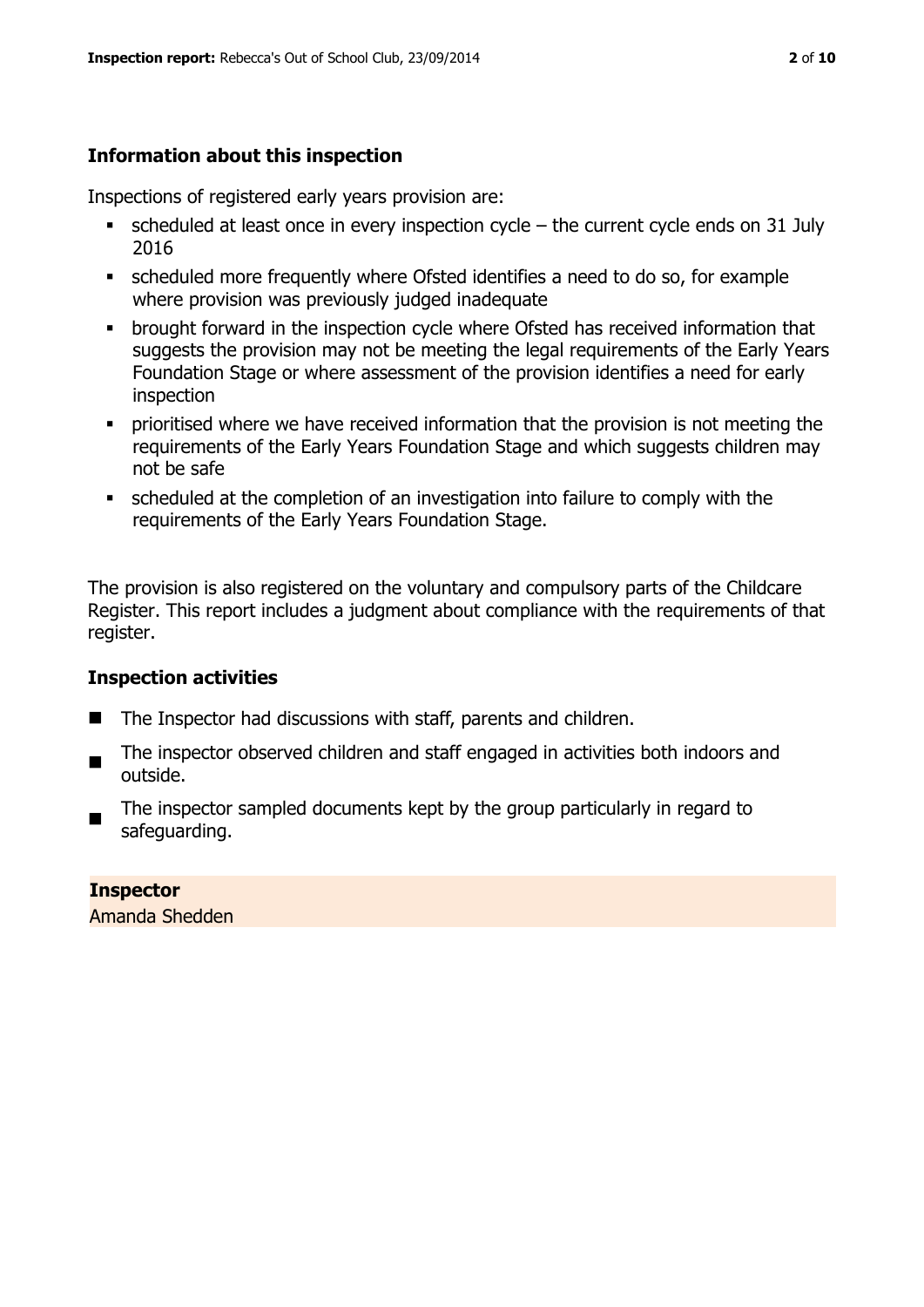#### **Full report**

#### **Information about the setting**

Rebecca's Out-of-School Club opened under new management in 2009. It operates from two halls at the United Reform Church and from the Scout hall situated within the grounds of the church hall, in the Chandlers Ford area of Eastleigh, Hampshire. Access to both buildings is good and toilet facilities are on the ground floor. The club serves families from the local area and staff collect children from local schools in Chandlers Ford. It is the club's policy to allow children up to the age of seven years to attend. The setting is registered on the Early Years Register and both the compulsory and voluntary parts of the Childcare Register. The club opens weekdays from 7.45am until 9am and again from 2.45pm until 6pm during school term times. There are four members of staff, including the owner/manager, who work with the children. Of these, three have a recognised early years qualification and one is working towards a qualification.

#### **What the setting needs to do to improve further**

#### **To further improve the quality of the early years provision the provider should:**

- $\blacksquare$  review the organisation of evacuation practises to enable all children to gain an understanding of how to evacuate the setting in an emergency
- enhance children's independence and self-care skills particularly at snack and meal times.

#### **Inspection judgements**

#### **How well the early years provision meets the needs of the range of children who attend**

Children are very comfortable and feel safe at the out-of-school club. They access a wide range of activities that interest them and consequently, they have fun. The staff undertake observations on the children and engage in conversations with them. This enables the staff to create planning that reflects the children's interest and complements experiences they receive at school.

The high staff ratios and deployment of staff result in children having many worthwhile conversations and interaction with staff who overall respond to their needs well. Staff plan themes and activities for the children after discussing with the children their particular interests. Staff have a good knowledge of the seven areas of learning and incorporate learning into the children's play.

Children arrive at the club eager to see what is on offer deciding for themselves what to engage with indoors and outside. The enthusiastic staff play with the children promoting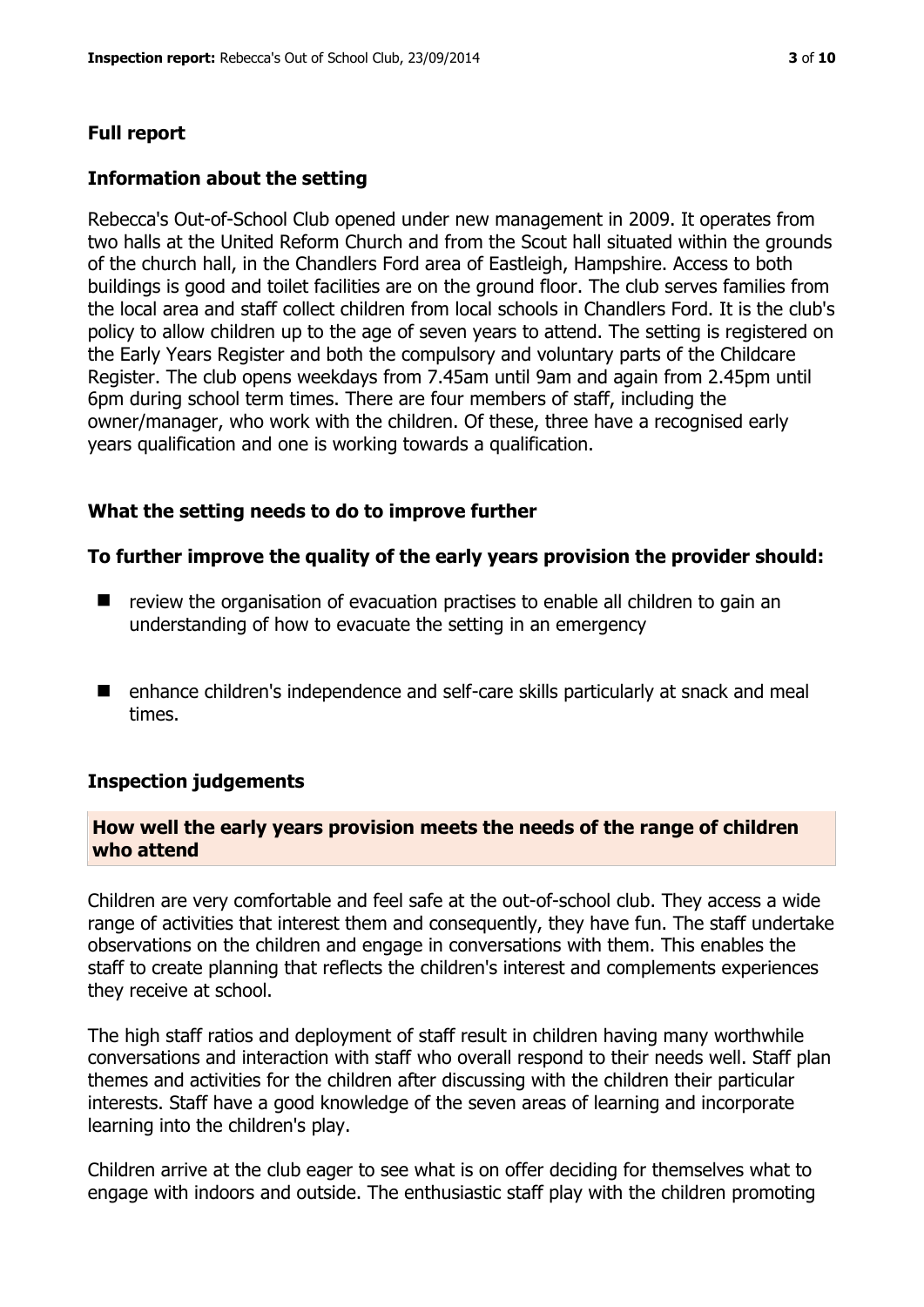sharing and taking turns and ensuring that all children are included if they wish to be. Outside there is an area cordoned off so those that wish to can play football. Other children rode scooters and other wheeled vehicles developing their balance skills. Some sat and engaged in a range of construction resources from building bricks to rings that fit together. Inside children concentrated and explored the wide range of instruments, some of which are electronic, in the music room. Older children helped the younger children to use some of the instruments and they sang along together. The praise they received from the staff builds on their confidence. Children can immerse themselves in artwork. They enjoyed making handprints for the autumn tree, which is an ongoing project. Children had great fun using the battery-operated spider pen to make different patterns. The activities on offer complement the children's learning to promote their ongoing progress.

Each child has a key person who liaises with both the parents and school to ensure that they are meeting the needs of the children. They obtain information about the child's school day, which enables them to offer the children continuity in both their care and development.

#### **The contribution of the early years provision to the well-being of children**

Staff promote children's welfare well. The new reception children settle very quickly into the routine of the club. They have been able to have settling-in visits, which has enabled them to meet the staff, older children and gain an understanding of the routine of the session. This results in the children feeling secure from the first day and confident to join in with the activities. Staff oversee the children in case the need any additional support.

The staff are good role models; they are consistent in their handling of the children using positive reinforcement building on the children's self-esteem. Children have contributed to the rules of the club many of which reflect the rules at school. This means they are clear as to the behaviour staff expect of them. The children play together well, cooperating and taking turns. As a result, relationships are positive with the older children often helping the younger children, for example to turn on the musical instruments.

The manager ensures that the resources available for the children reflect the wide age range, the children's needs and their different backgrounds. Children have painted pictures of themselves which are displayed in the room giving children a sense of belonging as will the 'autumn tree' when it is completed.

Children enjoy fruit, biscuits and a drink as soon as they arrive at the club. They know to wash their hands before sitting down. Later in the afternoon, they have their tea, such as a range of sandwiches, vegetables and fruits. They all sit together making it a social event. However, the organisation of the meal times does not promote children's independence or self-care skills as staff poured their drinks and handed out the sandwiches one table at a time. Children access the outdoors each day giving them fresh air and vigorous exercise and activities that develop their physical skills.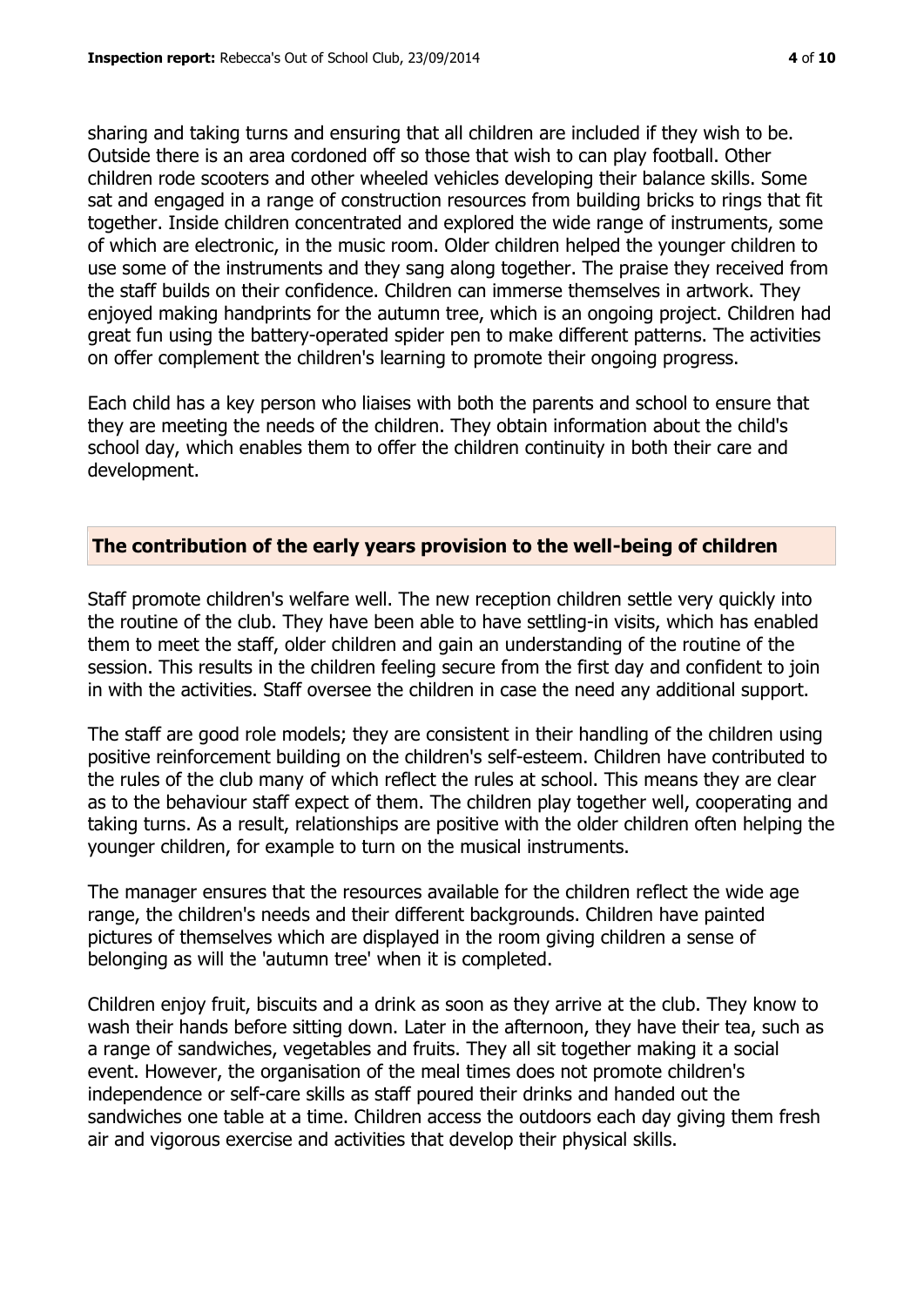#### **The effectiveness of the leadership and management of the early years provision**

Children's safety is a priority for the staff, they use daily written and visual risk assessments to ensure that the environments the children use are safe. They regularly count the children when walking from the school to the club. Children know that they have to wear high-visibility jackets and line up quietly whilst the counting takes place. All staff have undertaken safeguarding training and there are effective procedures in place to follow if they had a concern about a child in their care. There is a clear camera and mobile phone policy, which prevents anyone using their home phone on the premises. This helps to promote children's welfare. However, although there is an emergency evacuation procedure that all staff and some children are aware of not all children have been made aware of or practised how to evacuate the building quickly and safely.

The senior staff team are dedicated to continuing to improve both the breakfast- and after-school clubs and to ensure that children of all ages, particularly the younger children, are secure and happy. All members of staff respect the children's different backgrounds and have a good understanding of their needs. Required policies and procedures, including safeguarding, are regularly reviewed. Staff meet each six weeks to discuss and evaluate all aspects of the club including information gained from parents' questionnaires and any contributions received from the children. Staff create action plans to improve the outcomes for children. Following feedback received, the club is now smaller and now only infant school children attend. This has resulted in a quieter club with staff caring for children in a smaller age band as the older children now attend another club elsewhere.

Robust recruitment and vetting procedures ensure all adults working with the children are suitable. All visitors are required to show their identification and sign in and out of the visitor's book. The procedure for the arrival and departure of children is effective in ensuring that children continue to be safe at all times. All staff hold a first-aid certificate so that if a child or adult were to have an accident they would be dealt with quickly and correctly. Staff record all accidents and incidents, and the manager reviews the record to identify and minimise any repeated risks to children.

All staff have a clear understanding of the Early Years Foundation Stage learning and development requirements. They have changed their processes; however, each early year's child continues to have a key person who is responsible for their care and welfare. Photographs and comments are now all collated in a club book for all children and parents to view.

Partnership with parents and the school are positive working together to support children. They have daily discussions with the parents who are very positive about the group. The staff have developed good relationships with the school which contributes to their understanding of the child's individual needs.

#### **The Childcare Register**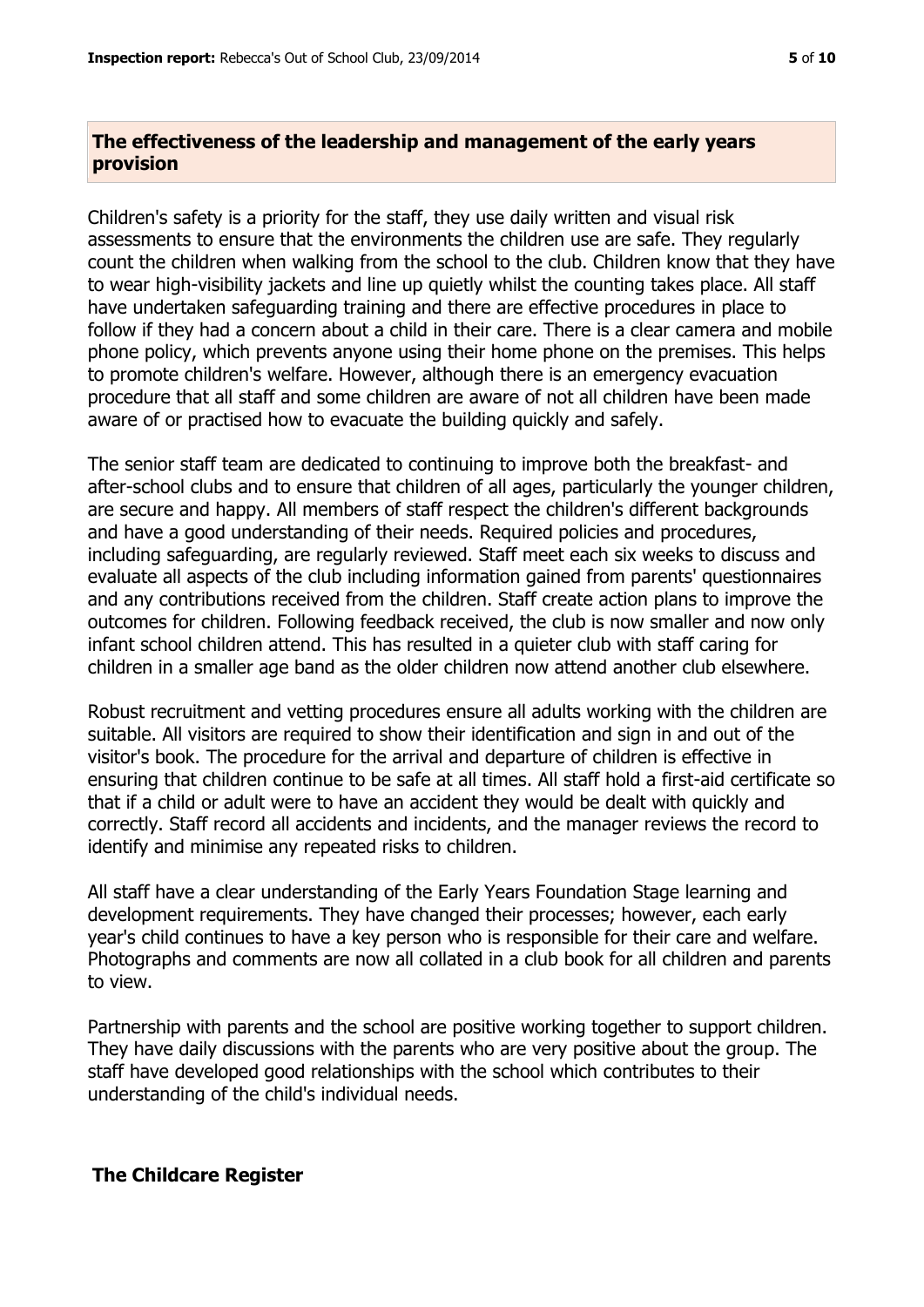| The requirements for the compulsory part of the Childcare Register are | Met        |
|------------------------------------------------------------------------|------------|
| The requirements for the voluntary part of the Childcare Register are  | <b>Met</b> |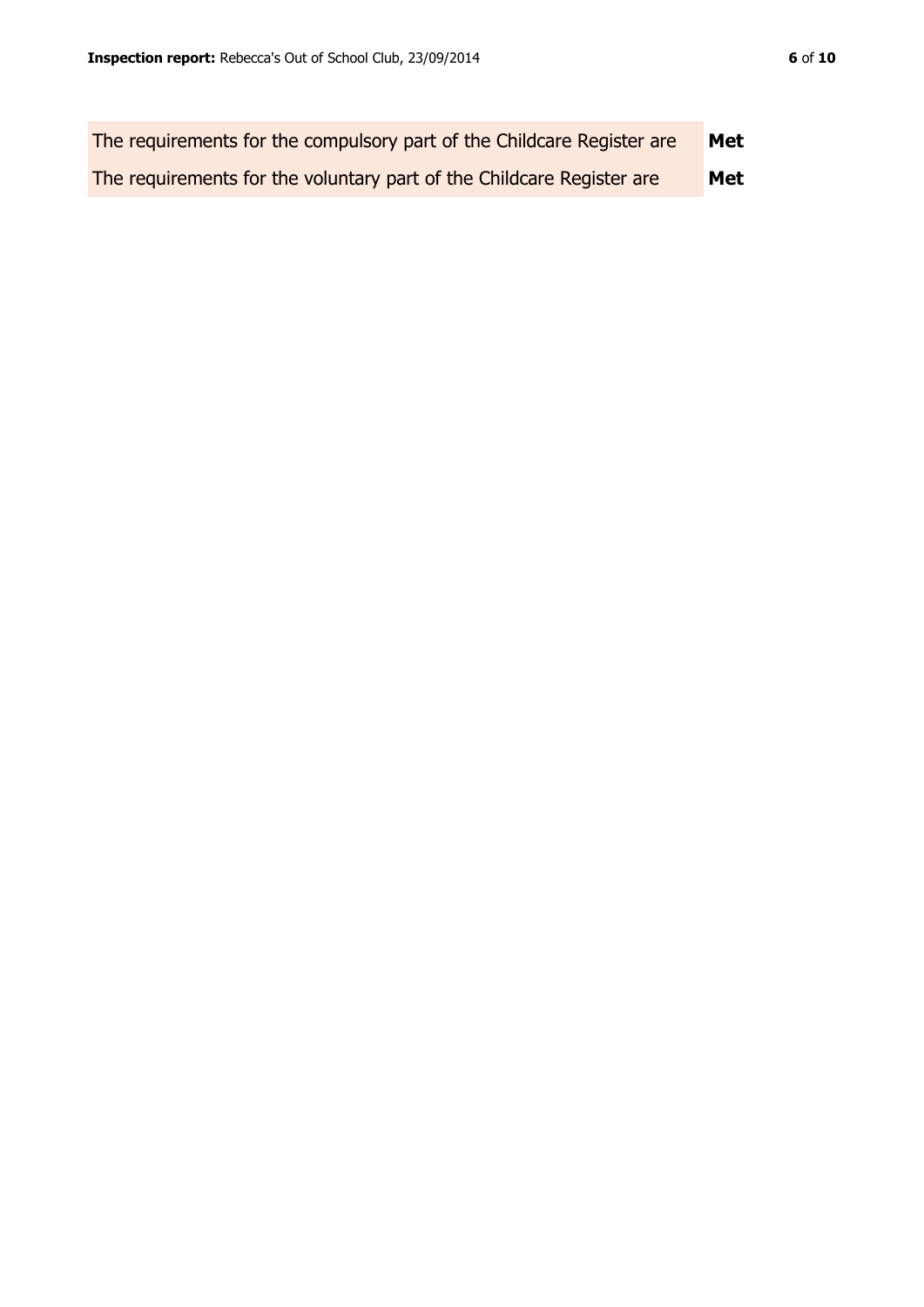### **What inspection judgements mean**

#### **Registered early years provision**

| <b>Grade</b> | <b>Judgement</b>        | <b>Description</b>                                                                                                                                                                                                                                                                                                                                                                                |
|--------------|-------------------------|---------------------------------------------------------------------------------------------------------------------------------------------------------------------------------------------------------------------------------------------------------------------------------------------------------------------------------------------------------------------------------------------------|
| Grade 1      | Outstanding             | Outstanding provision is highly effective in meeting the needs<br>of all children exceptionally well. This ensures that children are<br>very well prepared for the next stage of their learning.                                                                                                                                                                                                  |
| Grade 2      | Good                    | Good provision is effective in delivering provision that meets<br>the needs of all children well. This ensures children are ready<br>for the next stage of their learning.                                                                                                                                                                                                                        |
| Grade 3      | Requires<br>improvement | The provision is not giving children a good standard of early<br>years education and/or there are minor breaches of the<br>safeguarding and welfare requirements of the Early Years<br>Foundation Stage. We re-inspect nurseries and pre-schools<br>judged as requires improvement within 12 months of the date<br>of inspection.                                                                 |
| Grade 4      | Inadequate              | Provision that is inadequate requires significant improvement<br>and/or enforcement action. The provision is failing to give<br>children an acceptable standard of early years education and/or<br>is not meeting the safeguarding and welfare requirements of<br>the Early Years Foundation Stage. It will be monitored and<br>inspected again within six months of the date of this inspection. |
| Met          |                         | There were no children present at the time of the inspection.<br>The inspection judgement is that the provider continues to<br>meet the requirements for registration.                                                                                                                                                                                                                            |
| Not met      |                         | There were no children present at the time of the inspection.<br>The inspection judgement is that the provider does not meet<br>the requirements for registration.                                                                                                                                                                                                                                |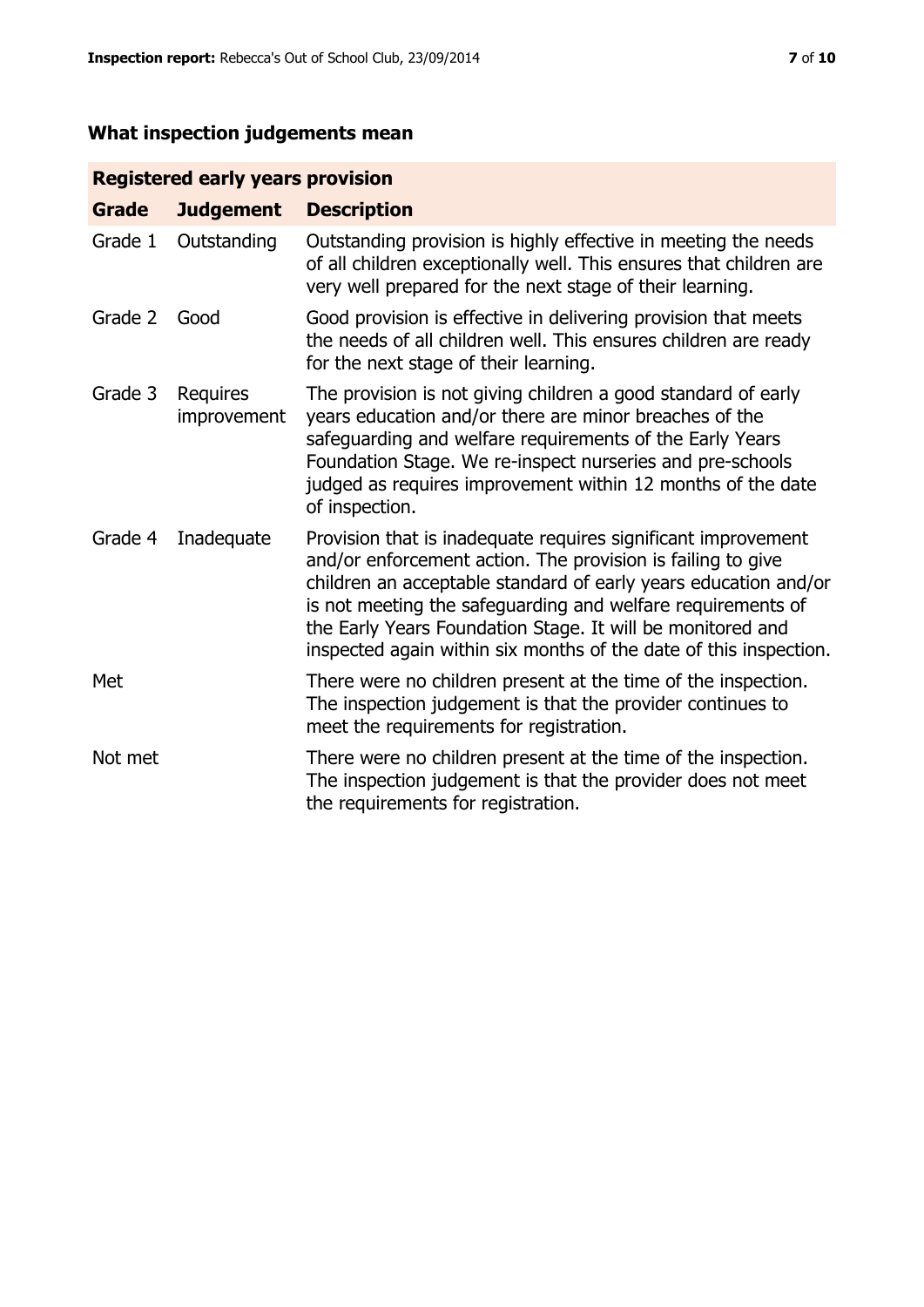#### **Inspection**

This inspection was carried out by Ofsted under sections 49 and 50 of the Childcare Act 2006 on the quality and standards of provision that is registered on the Early Years Register. The registered person must ensure that this provision complies with the statutory framework for children's learning, development and care, known as the Early Years Foundation Stage.

#### **Setting details**

| Unique reference number       | EY392905                 |
|-------------------------------|--------------------------|
| <b>Local authority</b>        | Hampshire                |
| <b>Inspection number</b>      | 830459                   |
| <b>Type of provision</b>      | Out of school provision  |
| <b>Registration category</b>  | Childcare - Non-Domestic |
| <b>Age range of children</b>  | $4 - 7$                  |
| <b>Total number of places</b> | 32                       |
| Number of children on roll    | 55                       |
| <b>Name of provider</b>       | <b>TJHP Ltd</b>          |
| Date of previous inspection   | 12/10/2009               |
| <b>Telephone number</b>       | 07919 263 828            |

Any complaints about the inspection or the report should be made following the procedures set out in the guidance *'Complaints procedure: raising concerns and making complaints* about Ofsted', which is available from Ofsted's website: www.ofsted.gov.uk. If you would like Ofsted to send you a copy of the guidance, please telephone 0300 123 4234, or email enquiries@ofsted.gov.uk.

#### **Type of provision**

For the purposes of this inspection the following definitions apply:

Full-time provision is that which operates for more than three hours. These are usually known as nurseries, nursery schools and pre-schools and must deliver the Early Years Foundation Stage. They are registered on the Early Years Register and pay the higher fee for registration.

Sessional provision operates for more than two hours but does not exceed three hours in any one day. These are usually known as pre-schools, kindergartens or nursery schools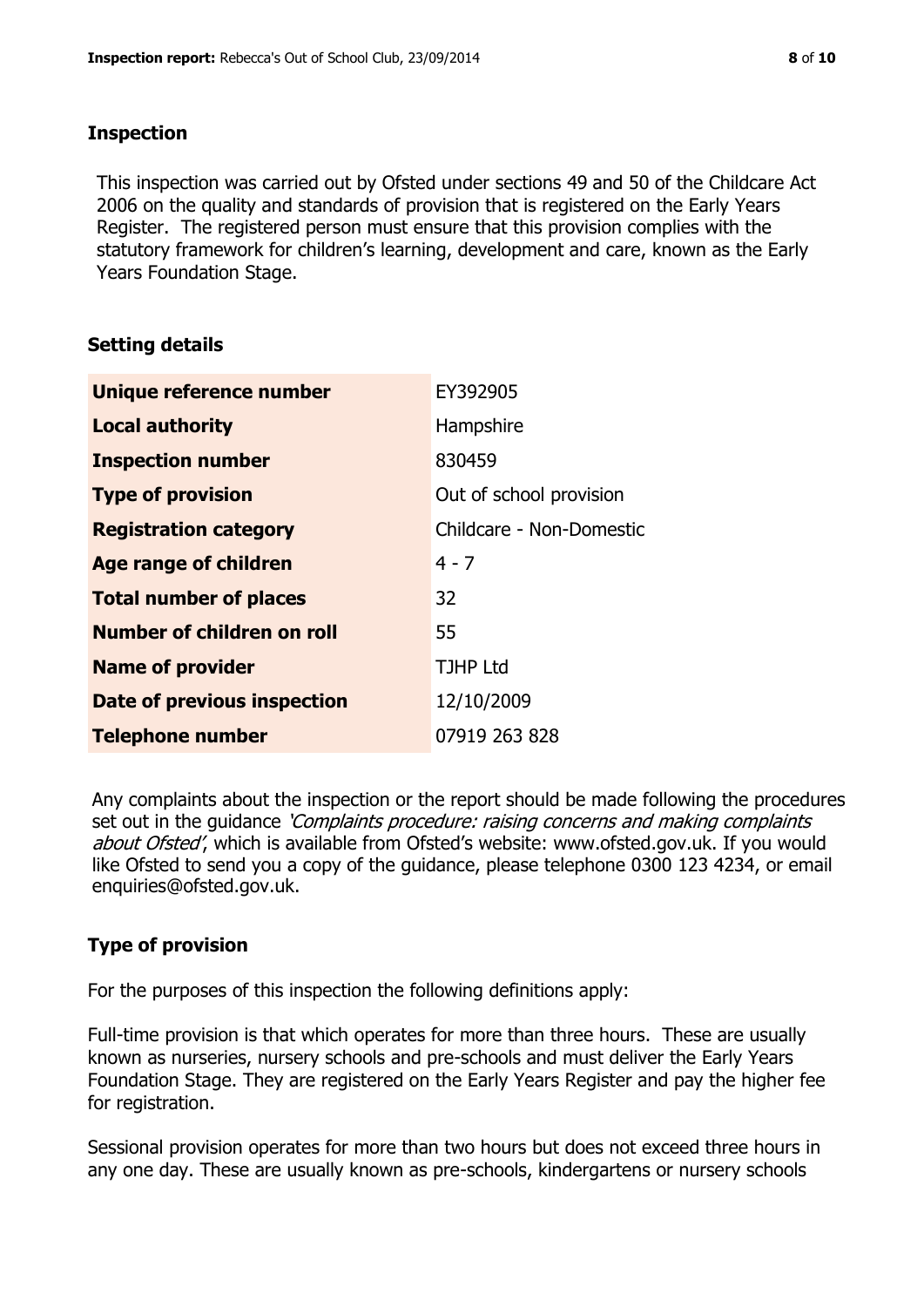and must deliver the Early Years Foundation Stage. They are registered on the Early Years Register and pay the lower fee for registration.

Childminders care for one or more children where individual children attend for a period of more than two hours in any one day. They operate from domestic premises, which are usually the childminder's own home. They are registered on the Early Years Register and must deliver the Early Years Foundation Stage.

Out of school provision may be sessional or full-time provision and is delivered before or after school and/or in the summer holidays. They are registered on the Early Years Register and must deliver the Early Years Foundation Stage. Where children receive their Early Years Foundation Stage in school these providers do not have to deliver the learning and development requirements in full but should complement the experiences children receive in school.